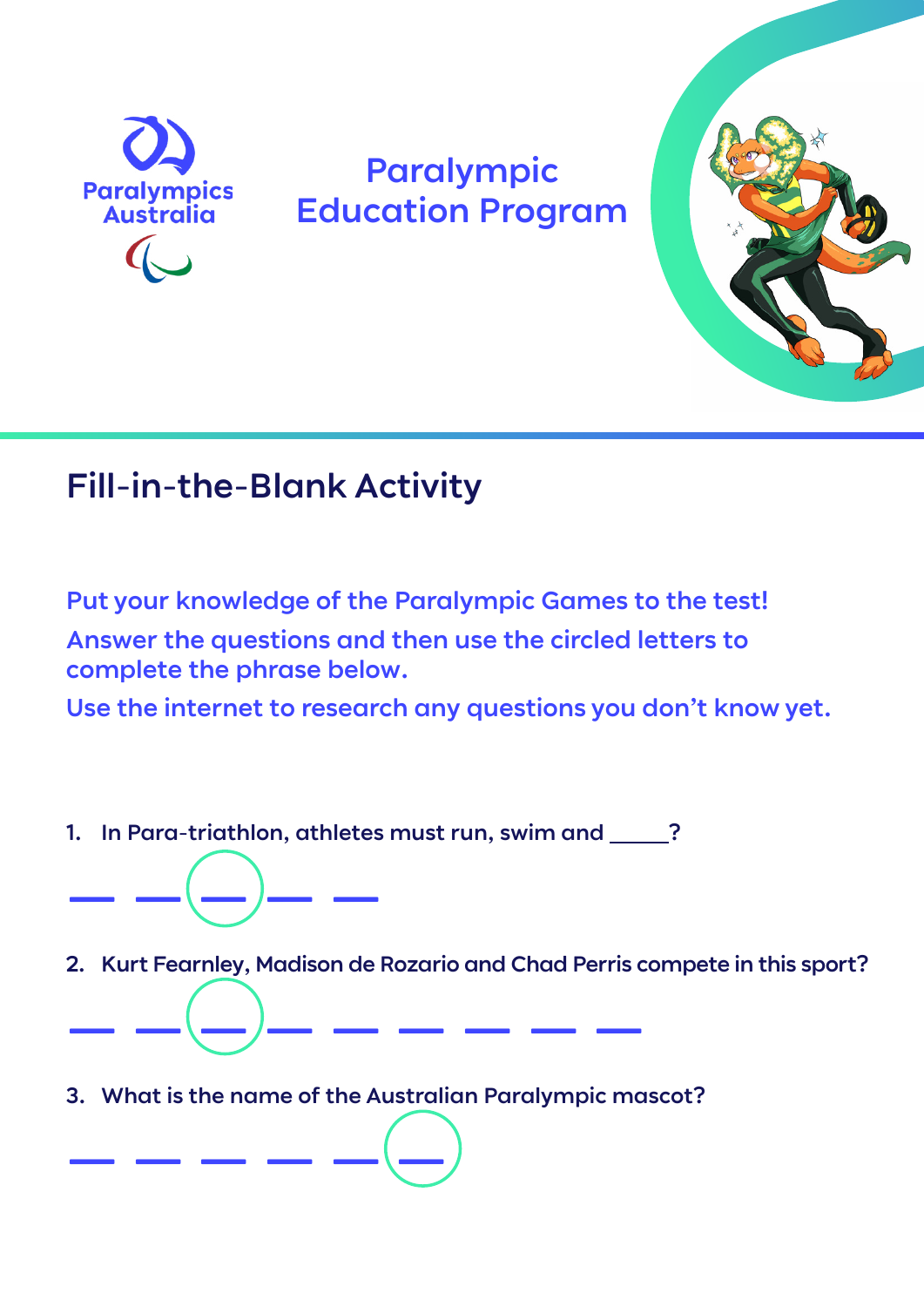4. Which athlete has won the most amount of Australian Paralympic medals?



5. Australia won the gold medal in this team sport at the London 2012 and Rio 2016 Paralympic Games?



6. The four Paralympic values are: determination, equality, inspiration and ?



7. Which winter sport was added at the Sochi 2014 Paralympic Winter Games?



8. What is the name of the table tennis player who has competed at both the Paralympic and Olympic Games?



———————

——————

9. Which athlete has won the most amount of Australian Winter Paralympic Medals?